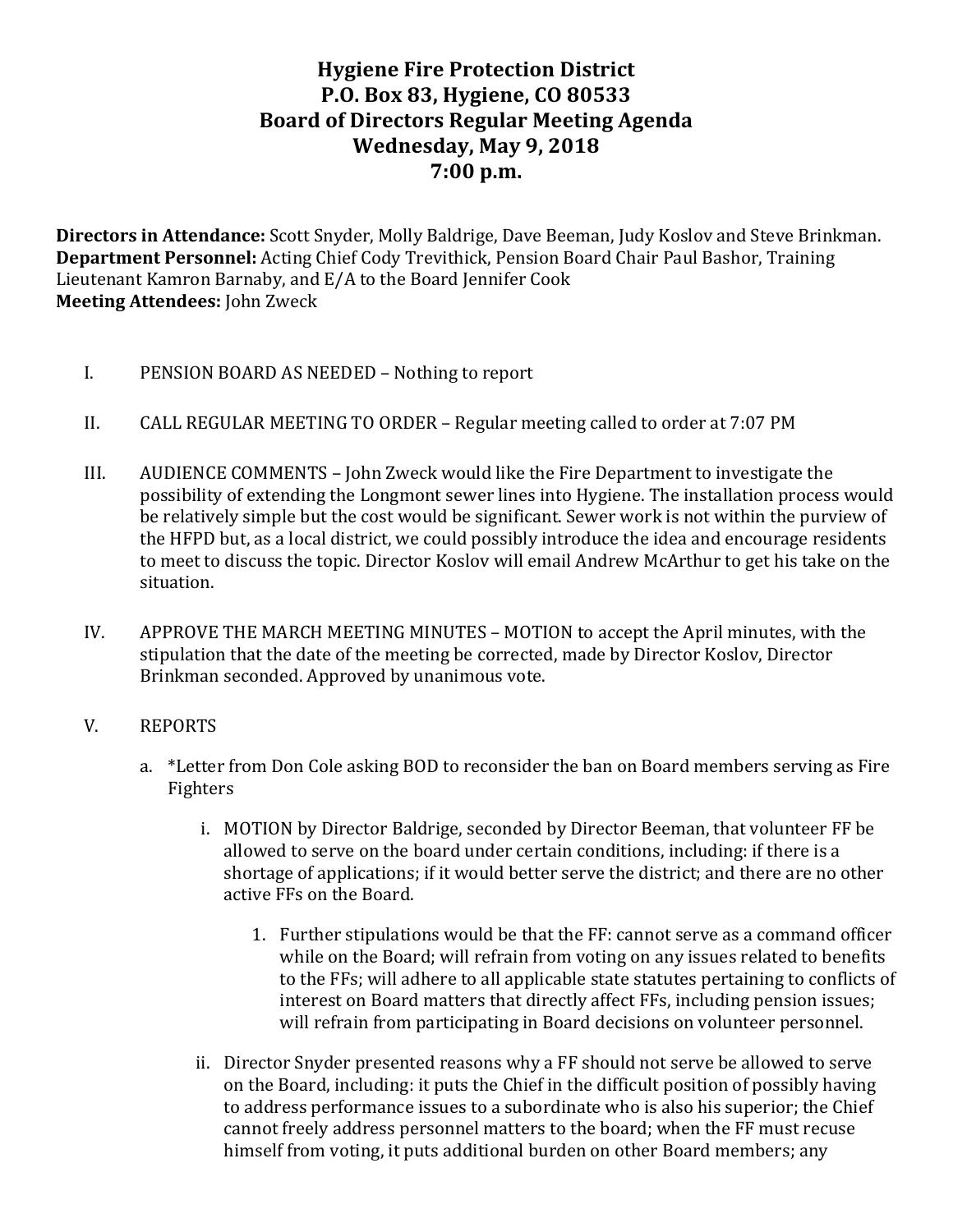appearance of preference to the FFs assignments, gear, discipline  $-$  or lack thereof  $$ could be seen as preferential treatment and affect morale; whether deserving or not, the Chief couldn't give recognition to the FF without giving the appearance of favoritism; and Board meetings are already open to all members of the department so there is no need for a designated "spokesman" FF to bring issues to the Board.

- 1. The proposed SOP allows for the possibility of having a FF serve as a Board member if there is a "need," but this could be viewed as a decision based on personality and not need.
	- Director Snyder proposed that the SOP state that the determination of need be established before nominations are made and interested individuals have been identified.
- iii. VOTE: The Board voted on Director Baldrige's motion that volunteer FFs be allowed to serve on the board under the stipulated conditions. The motion was approved.
- b. Treasurer's report
	- i. Review  $1^{st}$  Quarter Financials No change from what was presented in the March financials, with the exception of a few items that were moved into different accounts. The items were moved into different categories that more accurately reflected their purpose. There was no change to the bottom line.
		- 1. MOTION by Director Brinkman to approve the Q1 financials, seconded by Director Koslov. Approved by unanimous vote.
	- ii. April Financials Review and discussion of the documents provided by Director Baldrige ahead of time.
		- 1. Two line items are overbudget, community outreach and equipment. The community outreach expense is high because supplies were ordered without consulting the budget. Proportional to the total budget, the amounts are inconsequential but Chief Trevithick will remind everyone to check the budget before ordering anything. Equipment is high because a significant portion the total is for expenses that were approved for the 2017 budget but not billed until 2018. Once those 2017 expenditures are removed, Equipment is exactly where it should be for this point in the year.
		- 2. The Building line item is very low because we are no longer going ahead with the station remodel. Once the lease on the next-door property is signed, this number will eventually include the annual rental cost.
		- 3. Now that we are in the process of upgrading security for the in-house network, Director Baldrige would like to see a breakdown of the current and anticipated IT expenses, and which categories they will fall into. A lot of technologies and companies are going to be used in the upgrade and we need to be able to see how they will be employed to ensure that there are no redundancies or holes when we transition onto the new setup. Auxiliary volunteer Bob Barnaby is working with FF Cunningham to put this information together. Chief Trevithick will connect with FF Cunningham to get his list of technologies and clarify the purpose for which they are being used. The same will be requested from Auxiliary volunteer Barnaby as he moves through the installation process.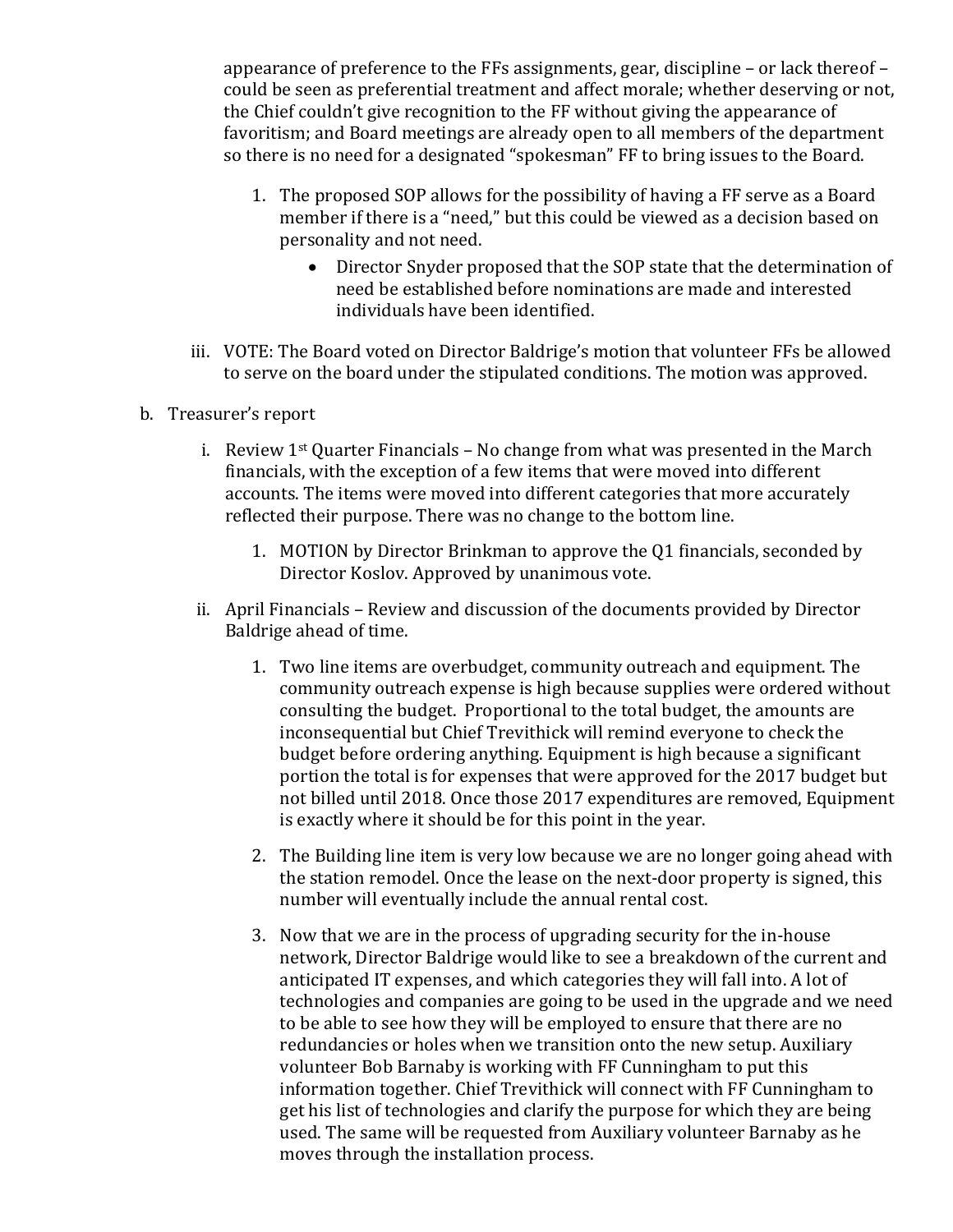- iii. Review protection for District Funds Director Baldrige emailed the attorney about finding better locations to keep District funds but has not yet received a response.
- c. Secretary's report
	- i. Election Matters
		- 1. The District election for the two Board member spots took place on May  $8<sup>th</sup>$ . Jen reported that the initial results show that Directors Brinkman and Beeman are in the lead but official results won't be known for another week. There is an additional 8-day grace period for UOCAVA voters to return their ballots and, to protect the privacy of these voters, 10 election day ballots must be withheld from the tally and mixed with the UOCAVA ballots.
	- ii. Set Date/Time for Election Certification & Swear-in of new Board Will take place at the Board meeting on June  $13<sup>th</sup>$ .
	- iii. Upcoming deadlines  $-$  We need to start planning the Christmas party and steak dinner.
	- iv. Archive & Retention Project, Backup system
		- 1. Archiving activities are temporarily been put on hold until after the election.
		- 2. Auxiliary Volunteer Barnaby emphasized the vulnerability of online archiving websites and offered to help create a backup system to secure the online documents. He will present his findings and recommendations to the Board once he has fully explored the system currently in place. Director Koslov will check in with him and request that he give an update at the June Board meeting, including a budget proposal.
		- 3. Former Executive Assistant to the Board, Maggie Personeus, set up Box.com when she first started the archiving project and she is the "owner" of all the folders. Each folder has a co-owner that is a current member of the Board so all folders are still accessible but no current person has access to all folders. Maggie doesn't remember her login information so Director Koslov will contact Box.com to see about making Jen the owner and getting Maggie removed.

### d. Chief's Report

- i. FD Performance Report
	- 1. In April, we had 24 incidents and 2/3 of the calls were for EMS services. YTD there have been 83 calls and over 70% were for rescue and emergency medical services.
	- 2. There were a lot of accidents at  $75<sup>th</sup>$  and Ute Highway. Chief Trevithick noticed on a couple of occasions that there seems to be overlap in green lights that face different directions, which could be contributing to the high number of accidents. He reported this to the state but they didn't see any evidence of a problem. There need to be 5 deaths in a 1-year period at an intersection before the state will consider making adjustments to it.
	- 3. AMR response times were good in April. With the exception of the call that was downgraded to non-emergent, all were under 20 minutes.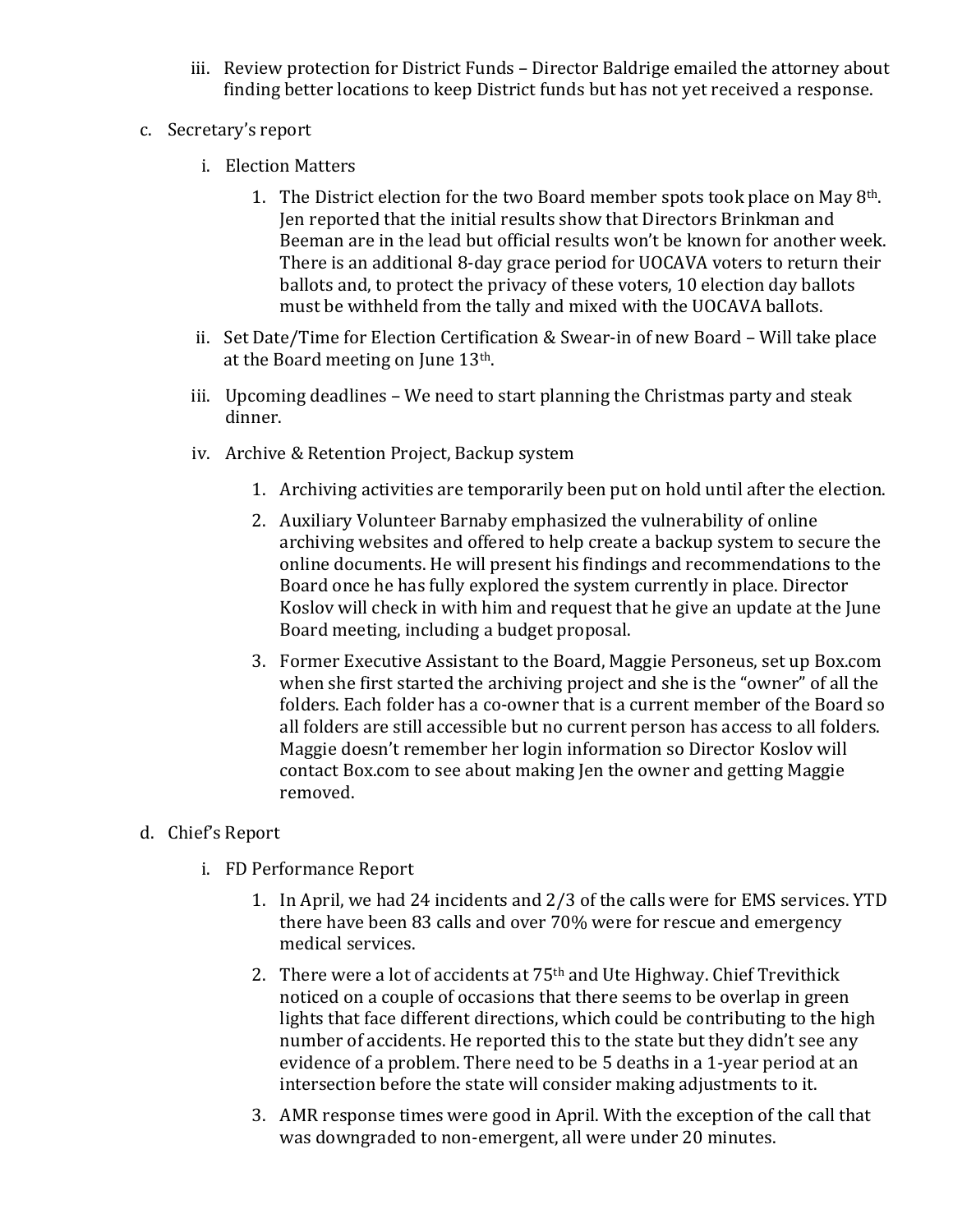- 4. The county contract with AMR is up and multiple ambulance agencies have submitted bids. Boulder County residents are dissatisfied with the 30minutes allowance for ambulance response times and there are a lot of agencies competing for the contract.
- 5. The number of responders per call is very good. In April there was a minimum of 4 responders and a maximum of 9, depending on the type of call.
- 6. FF Homyak added slides showing the number of incidents by day of the week and time. In April, Saturday was the worst, closely followed by Friday. The highest number of incidents occur between 3 and 4pm.
- 7. There was a request to track department response times, from call to arrival of the first responder on the scene. FF Homyak will add this information to the performance report, including the number of responders. The SOP goals for response times were based on the national standard but if the goals can be improved, we need a baseline of information for evaluation.
- 8. It was also requested that we track the number of times that a person gets transported when an ambulance is called to the HFPD, as a means to assess the financial viability of ambulance service if it were provided by the Department. FF Homyak will add this information to the performance report.
- 9. FF Homyak suggested that the Board use ISO metrics as a baseline when formulating goals for the Department.
- ii. DO Progress There are people testing and others that are preparing to retake the test. Another training class will take place in June.
- iii. Wildland Deployment Chief Trevithick called the state and confirmed that any revenue that we get from wildland deployments can be used for any program that we wish. Training Lieutentant Barnaby set up the Department's State Emergency Response Commission (SERC) agreement with the state, which lists the apparatus that we have available for wildland deployments and how much compensation we require for their use. That list will be submitted to the division of the US Forest Service that tracks available resources across the nation, which can then be called upon when there is a need for expanded services. Chief Trevithick would need to sign up on a monthly basis and if local conditions indicate that the District might need all available resources, he could temporarily withdraw from the program.
- iv. Vehicle Titles All the paperwork has been submitted to get the plates on 2832 but we cannot get the title until the lease has been paid off. We never got the title to 2831.
- v. Issues & Opportunities
	- 1. AMBULANCE The ambulance agency for the county is considering the possibility of housing one of their ambulances at the fire station in either Lyons or Hygiene. In general this would benefit the District since it would promote faster response times to 911 calls but finding the extra space on the property will be difficult. The ambulance service will provide both an EMT and a medic so we would also need to figure out living quarters to accommodate the extra people. The sheriff is in charge of EMS for the whole county and he lives in Hygiene so he could be helpful in securing an ambulance for the District. Not a lot of action can be taken until the new county contract is awarded and we know who will be managing ambulance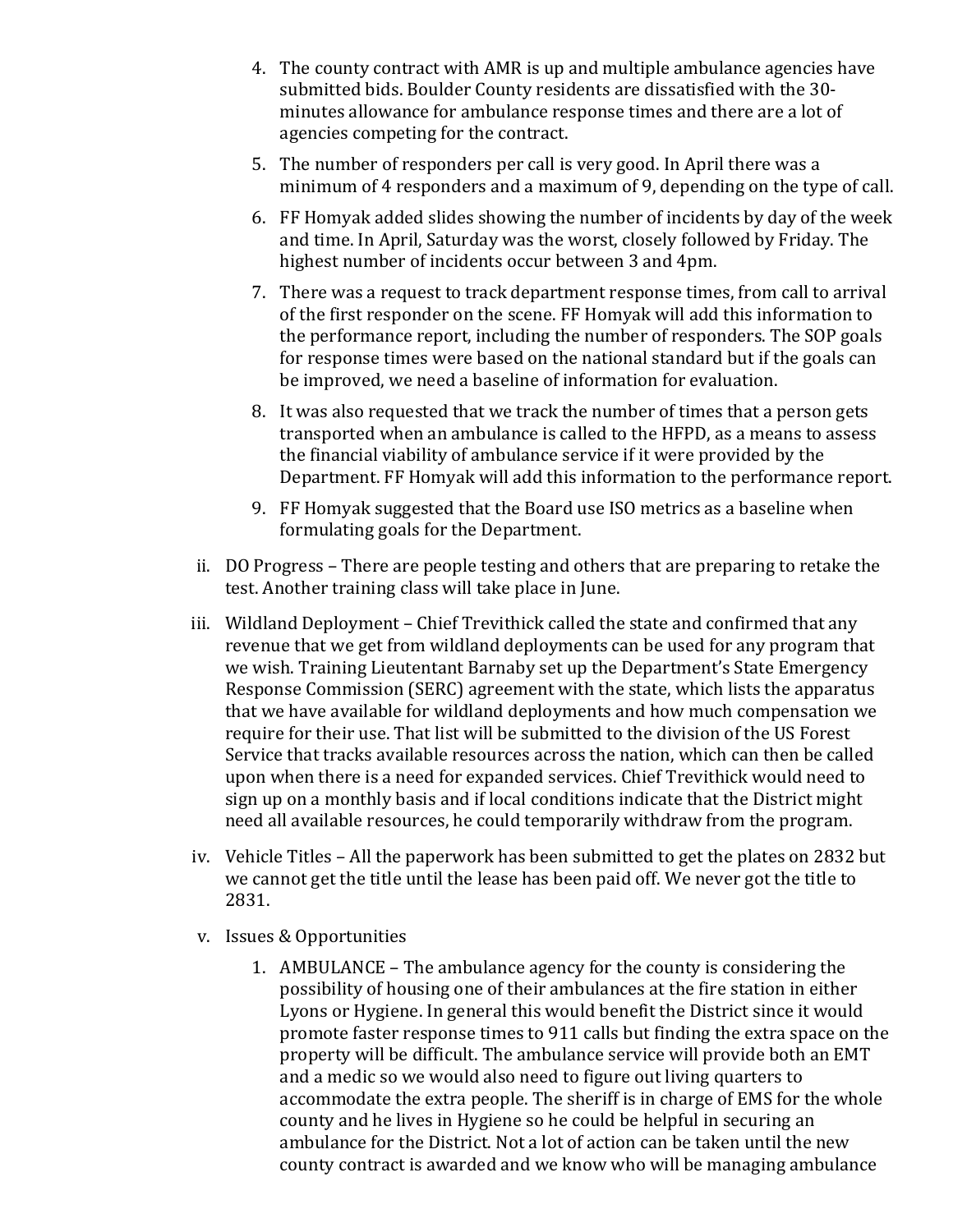service. In the meantime, Chief Trevithick will continue to try to find out more information on the best way to structure the logistics and compensation in order to streamline the possibility of having an ambulance in the District.

### VI. OLD BUSINESS

- a. Shift Staffing Program
	- i. Selection paid/Volunteer Some of the officers would like to operate as paid parttime staff for their administrative duties, while still serving as volunteer FF when they go on calls.
		- Director Beeman will check with the Worker's Compensation insurance company to see if they will allow Chief Trevithick to be categorized as both a volunteer FF and part-time paid Chief.
	- ii. Pension  $-A$  full-time paid Chief must pay into the FPPA but it isn't clear whether this is true for part-time employees. Director Snyder will contact the FPPA to get more information.
	- iii. Workers Comp Director Beeman will coordinate with Training Captain Benzel to get the final count on who is a volunteer and who is a paid part-time employee.
- b. Sadar Property Lease
	- i. We have the option to lease on a month-to-month basis, or we can commit to a full year. One of the reasons for renting the property adjacent to the Station is for living quarters for the on-shift FFs, in conjunction with the Shift-Staffing Program. Director Koslov noted that there was no value to committing to an annual lease unless the Shift-Staffing program will be enforced for an equal period of time.
		- 1. A MOTION was made by Director Brinkman to lease the adjacent property on a month-to-month basis. Seconded by Director Koslov and passed by unanimous vote.
	- ii. The lease is scheduled to start on May  $10<sup>th</sup>$ . The owner will offer a free week of rent if the Department will complete a series of tasks (specified by the owner) around the vard. Training Lieutenant Barnaby and a few other FFs have already completed some of the work and it was agreed that the Department would complete the list of tasks needed to satisfy the offer. Director Baldrige provided the list of jobs to Training Lieutenant Barnaby, who will to take charge of delegating the remaining items.
	- iii. We may need to make some room in the budget to outfit the rental property with beds, chairs, etc. Training Lieutenant Barnaby and a few others have been working on trying to get items at cost or possibly donated. Once they have a clear idea of what they can get and what will need to be purchased, they will bring the list to the Board for approval.
	- iv. Chief Trevithick will work on getting utilities set up at the rental property and see if they can send a single bill showing both accounts.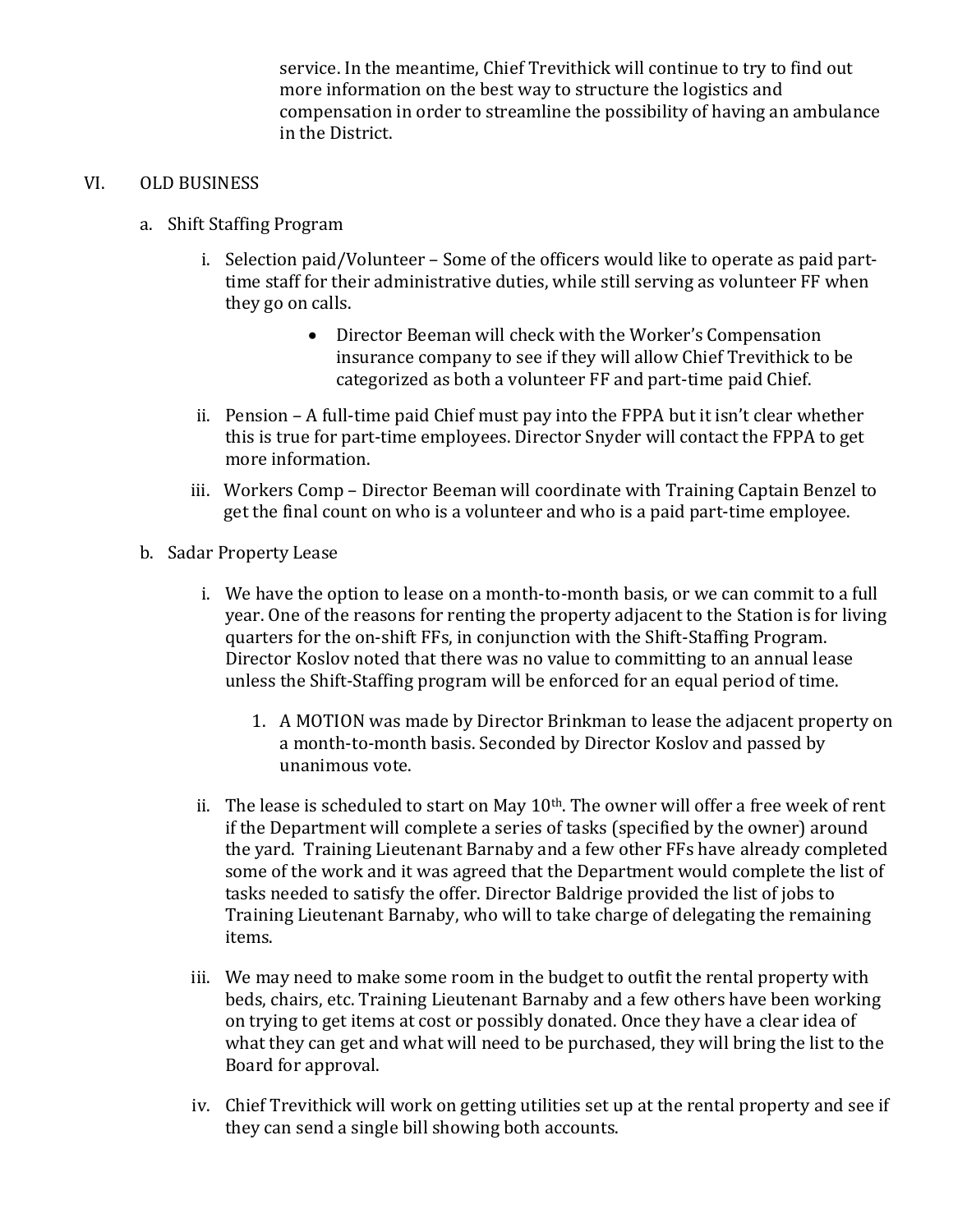- v. Director Brinkman suggested that the homeowners insurance for the Station might cover the rental property.
- c. Roof With the exception of setting a specific bid date, the design is ready to be sent out to bid and Director Snyder will start soliciting bidders tomorrow. He is hoping that FF Turner could be the point of contact for this project in light of his experience working for the Public Works department in Longmont.
- d. By-Laws/SOP Status Barring the need for additional changes, the bylaws will have been read and voted on three times before the end of the month, at which point they can be accepted.

### VII. NEW BUSINESS

- a. Strategic Plan and Goals The strategic plan was discussed at the working meeting on Saturday. Multiple plans from other Departments were reviewed, which helped refine the mission statement and craft the vision of what the Board wants for the HFPD. Director Snyder wrote up a first draft and it will be reviewed at the next working meeting on June 9th.
- b. Transport Options Director Snyder put together a handout that lists possible transport options for ambulance service in Hygiene. This will be discussed at the working meeting on June 9<sup>th</sup>.
- VIII. ADJOURNMENT A MOTION to adjourn the meeting was made by Director Brinkman at 9:27 PM. Director Baldrige seconded and the motion was approved by unanimous vote.

Motion/Resolution Summary:

- MOTION to accept the April minutes
- MOTION to allow FFs to serve on the Board under the conditions laid out by Director Baldrige
- MOTION to approve the Q1 financials
- MOTION to lease the adjacent property on a month-to-month basis
- MOTION to adjourn the meeting

### **ACTION ITEMS:**

### **Chief Trevithick**

- Send an email (personal account) to the school district and invite them to potential future meetings on the possibility of getting a sewer line into Hygiene.
- $-$  Remind everyone to check the budget before ordering anything
- Connect with FF Cunningham and Auxiliary Volunteer Barnaby to get a list of technologies and associated companies, and clarify the purpose for which they are being used.
- Continue to try to find out more information on the best way to structure the logistics and compensation in order to streamline the possibility of having an ambulance in the District
- In conjunction with Training Lieutenant Barnaby, delegate the list of jobs that need to be completed at the rental property to get a week of free rent